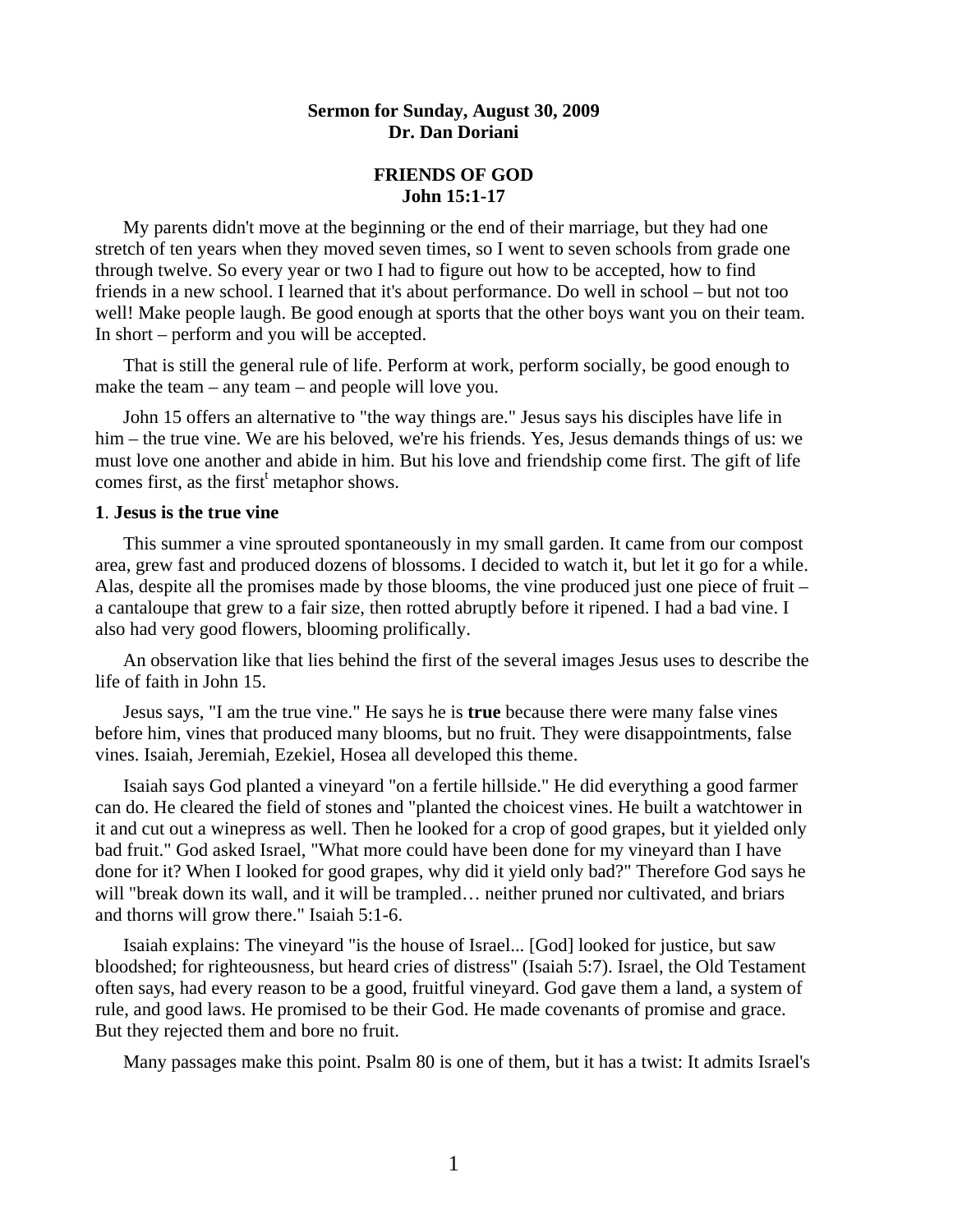failure, but pleads for God's mercy. "Restore us, O God; make your face shine upon us, that we may be saved" (Psalm 80:3). The Psalm confesses guilt: "O God Almighty… You brought a vine out of Egypt; you drove out the nations and planted it. You cleared the ground for it, it took root and filled the land" (Psalm 80:7-9). But God's vine is ravaged: Lord "Look down from heaven and see! Your vine is cut down, burned with fire; at your rebuke your people perish." (Psalm 80:14-16).

 Then he prays: "Let your hand rest on the man at your right hand, the son of man you have raised up for yourself…" (Psalm 80:17). This is a clear prophecy of Jesus, who is the Son of Man. He sits on the Father's right hand. It is a plea that the Lord stop dealing with Israel as a whole. It is a fruitless and trampled vine. Instead, the Lord must work through the One True Israelite, the One who is faithful and true.

 The Psalm writer pleads, "Revive us, and we will call on your name. Make your face shine upon us, that we may be saved" (Psalm 80:19).

 In the prophet Micah, the Lord laments faithless, fruitless Israel. "What misery is mine! I am like one who gathers summer fruit at the gleaning of the vineyard; there is no cluster of grapes to eat, none of the early figs that I crave. The godly have been swept from the land; not one upright man remains" (Micah 7:1-2). But wait, God will rebuild his nation. "I will show them my wonders" (Micah 7:11-15).

 When Jesus says, "I am the true vine," he says he is the One True Israelite. Through Jesus, God will work wonders again. He will re-establish his people. He answers the cry of the prophets and the psalms. He is the true, the faithful vine. He who fulfills God's call to Israel to bear the fruit God seeks.

 "I am the true vine" is the last "I am" statement in John. Jesus said, "I am the bread of life. I am the light of the world. I am the gate. I am the good shepherd. I am the resurrection and the life. I am the way and the truth and the life." And finally, "I am the true vine."

 In past weeks, we stressed that these statements teach us to take our deepest longings to the Lord. He meets our most basic needs – for light, food, and direction. Now Jesus is saying something more:

- Of all the lights, Jesus says, "I am the true light"  $(1:9)$ .
- Of all foods, Jesus says, I am the true bread" (6:32).
- Of all vines of all sources of life, Jesus is "the true vine" (John 15:1).
- There is a temple in Jerusalem, but Jesus is the true temple (Hebrews 8:2).

 There is more. At several points, Jesus says he replaces what the Lord gave Israel. God gave Israel a temple, but Jesus says his body is the true temple. In his body, a sacrifice covered sin (John 2)!

 He replaces the holy days. In John 7-8, he shows that he replaced the Feast of Tabernacles, the greatest feast of that day. The feast of tabernacles celebrated the harvest and the gifts of water and light that allow the harvest to grow. Jesus says, "I am the light of the world. I am the living water."

 John 15 continues the theme when Jesus says "I am the true vine." The vine is the root and source of life for all plants, the source of fruit. The images of John 15 describe the life in ever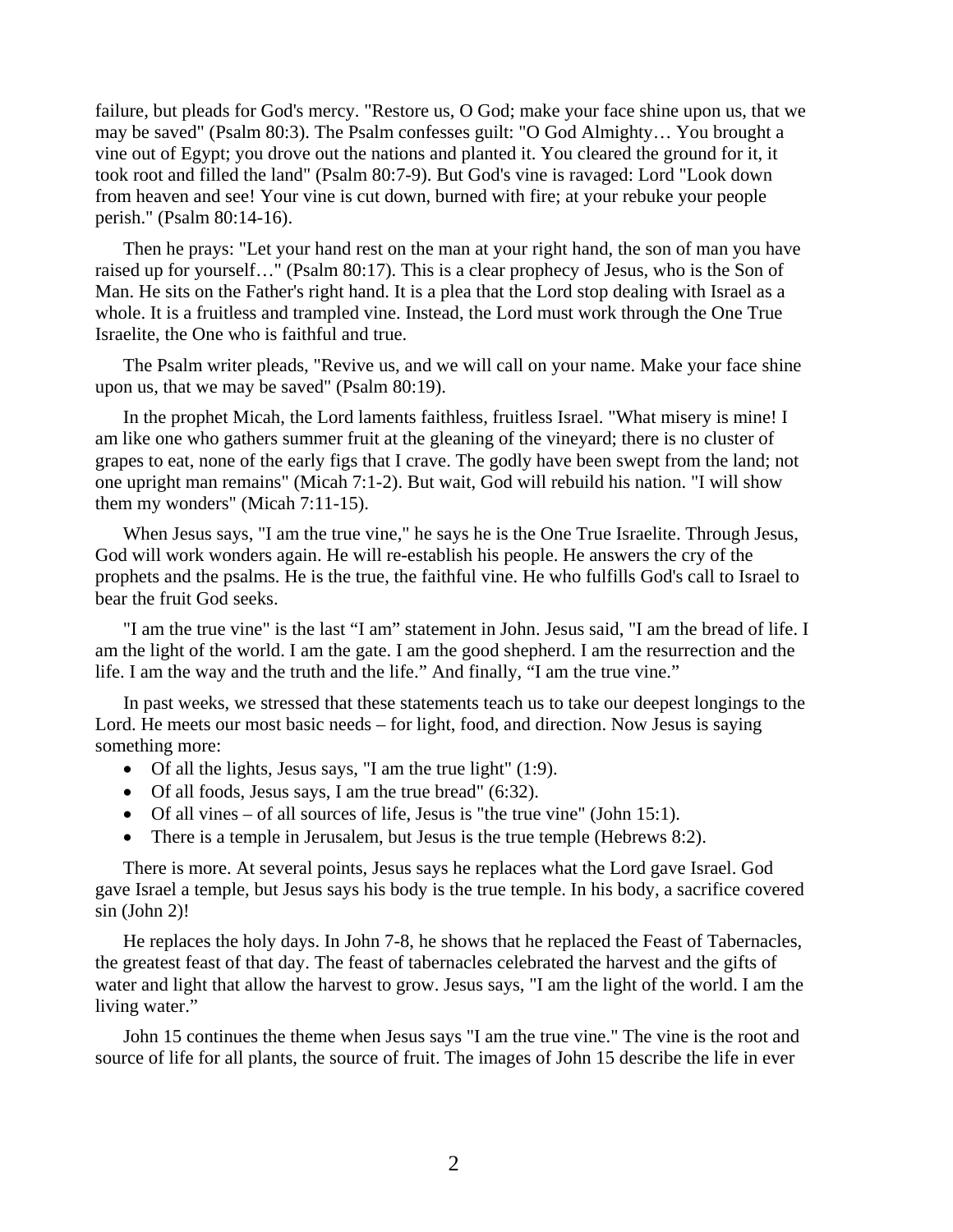more personal terms. The first is agricultural: We're united to the vine. We are branches that bear fruit as we remain in Christ. The next images are warmer: We are God's beloved and Jesus' friends.

 Jesus says, "I am the true vine and my Father is the gardener" (literally "farmer") (15:1-2). Farmers and gardeners know that many plants need to be pruned. Wandering shoots must be trimmed to produce the best results. Prune a rose bush to get better flowers. Prune a tomato plant or a peach tree so the vitality goes to the fruit.

 Jesus says the father cuts off fruitless branches. Fruitless branches seem to be Israelites who say, "Yes, I belong to Israel" but they rejected Jesus and lived however they pleased. Today, it's people who are baptized in church. Then they show up at confirmation, wedding and funeral. In intervening years, their "faith" has no bearing on anything they say, think or do. The Father removes these branches. They are no part of his life.

 But he prunes - literally, cleanses **(**katharizo) – true branches that bear some fruit, so they will bear more. How does that happen?

 Means of grace. Read the Bible. Think, meditate, pray, listen. Let the word cleanse you. I receive a morning devotional that prunes from Scotty Smith, a gospel-driven pastor. His devotionals cleanse me because they rebuke my sin. Example: His meditation on Proverbs 12:16: "A fool shows his annoyance at once, but a prudent man overlooks an insult." The proverb makes him consider annoyance and when he does, he needs to confess:

"I am easily annoyed. I'm annoyed by the guy that races me when lanes merge. I'm annoyed when the gas pump trickles too slowly. I'm annoyed by humidity when I want to run. I'm annoyed by low talkers and loud talkers. I'm annoyed when I have to repeat myself. I'm annoyed at whiners, so much that I start whining. I'm annoyed at ever having to wait in line for anything."

 I'm just glad I'm not like that! Actually, I'm glad his devotionals only last one page. Several times a week, they prune me, cleanse me, teach me to repent.

 In 15:3, Jesus offers vital comfort: "You are already clean because of the word that I have spoken to you." That is, when we listen and believe, when we hear the word and believe the claims of Jesus, believe in him, we are joined to the vine. If we remain in the vine, his life is ours. Clean first means justified by faith. Second, it means the progressive cleansing of the Spirit.

### **2. Jesus is the vine; We are fruitful branches as we abide in him (**15:5-8)

 We call this the concept or doctrine of our union with Christ. Our faith in him leads to a union of our lives. People assume Debbie knows theology because she spends time with me. There is some truth in that. People assume I know names because Debbie is so good at remembering names. There is some truth in that – because she reminds me all the time. Each gets credit for the strengths of the other and it makes some sense. But catch me away from Debbie and I'm not so good with names.

 So the Christian must remain in Christ and does remain in Christ (15:4). As we do, we bear fruit. Why? Life produces fruit. If I have an apple tree, it bears apples naturally. I don't walk out to the tree and give it pep talks or staple directions to the trunk: Stay in the sun, make sure your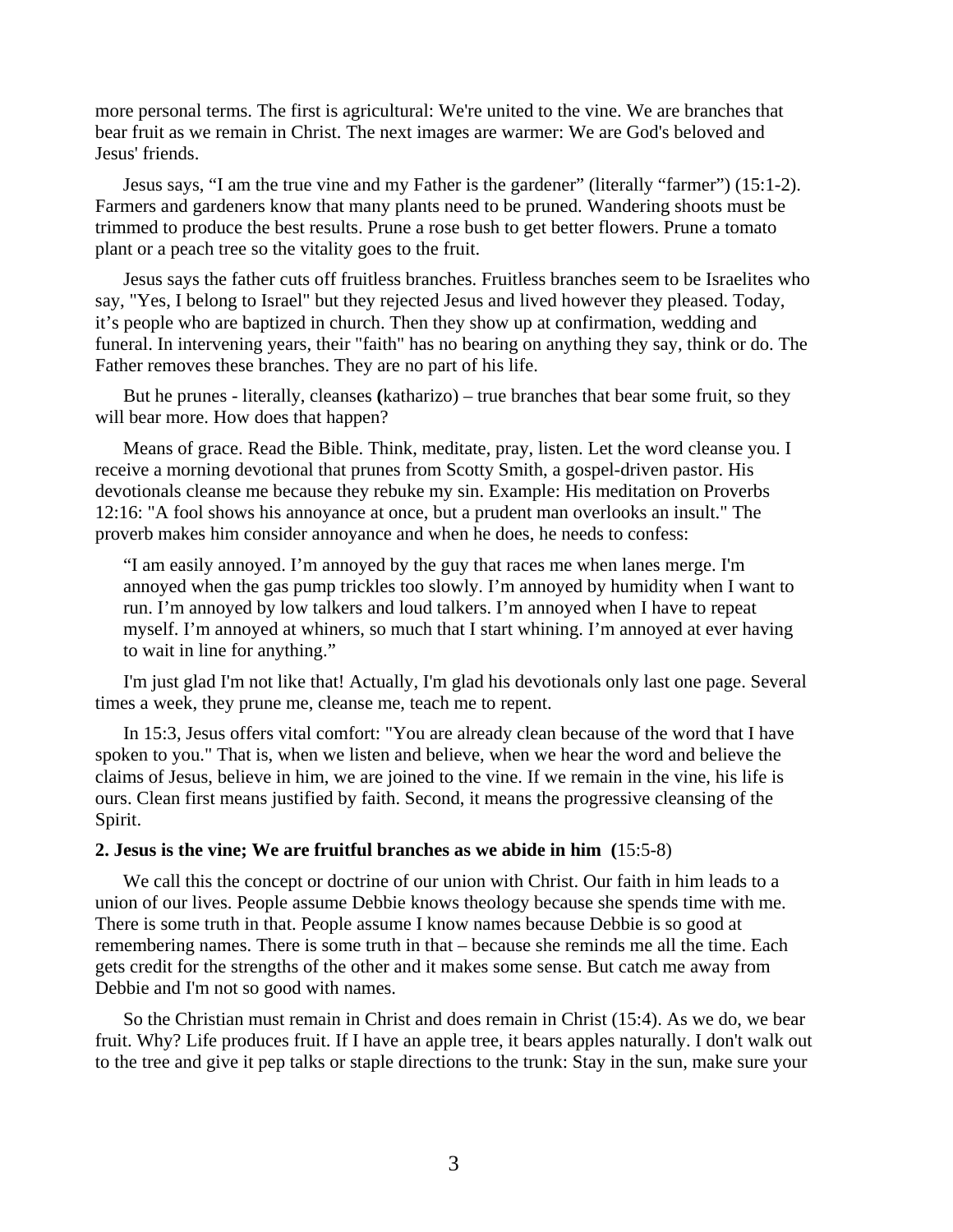roots find water, and give me some apples by late summer. Commands are pointless. Apple trees naturally, spontaneously, bear apples. All branches that aren't cut off do so.

 In human life, teachers answer questions. Musicians play and sing. Doctors diagnose. Some watch people walk and can tell you what's wrong. And Christians bear fruit – kind words, acts of service. So be yourself. Bear fruit according to your call, nature.

 I was talking to a member of the staff who was working too many hours, yet was concerned about tasks not completed and ministry without perfect oversight. This is the counsel: Do all you can and should do and when you are done, stop and leave it to the Lord who will accomplish what he needs to accomplish. Is this mystical or blind faith? I don't think so. The Lord will move someone. It will well up. It will be their nature and they will bear the fruit that comes from union with Christ, the true vine.

 I've seen it twice recently: We've wanted to start a ministry or taken a short step toward it. No one can give themselves to it. Then a year later, someone says, "I would like to start…" Good. Go for it. Two requests: Let us help you if we can and keep us informed so we can spread the word. So we bear fruit.

 Verse 15:7 says a second result of abiding in Christ is internal - better prayer: "If you remain in me and my words remain in you, ask whatever you wish, and it will be given you." This does **not**  mean we can ask and claim whatever we wish and get it. The promise is to those who "remain in me" Jesus says. If his words remain in us, prayers will be heard because we'll ask for the right things.

 Prayers that violate God's commands will be denied. The Lord must refuse prayers such as: "Dear Lord, help me deceive this fool." James says, "When you ask, you do not receive, because you ask with wrong motives, that you may spend what you get on your pleasures" (James 4:3).

 Other prayers are morally good. For example, a prayer that a sick friend recover. But God doesn't grant requests that violate his purpose, his will: Paul sought relief from a "thorn" in his flesh (2 Corinthians 12:7-10). David asked God to spare the life of his infant son (2 Samuel 12:13-23). But no, Paul stayed sick and David's son died. Scripture can seem to say all genuine prayers are effective (Mark 11:24, James 5:15-16). John says, "If we ask anything according to his will, he hears us" (1 John 5:14). But we still say, "Your will be done." That is, Lord, fulfill your purposes, not mine.

#### **3. Beloved of God. John (**15:9-12)

 The idea that the Lord loves is familiar enough that today we may simply say it, then approach it from the opposite angle, such as how the Lord treats us when we are least lovable. See Psalm 73: "When my heart was grieved and my spirit embittered, I was senseless and ignorant; I was a brute beast before you. Yet I am always with you; you hold me by my right hand. You guide me with your counsel, and afterward you will take me into glory… My flesh and my heart may fail, but God is the strength of my heart and my portion forever." Psalm 73:21ff).

 Asaph says, "I was grieved, embittered, senseless." It's a confession we need. We live in a fallen world among foolish people.

- We live in a fallen world that often frustrates our wishes.
- We live in a competitive world. One succeeds, another fails and the loser is easily crushed or bitter.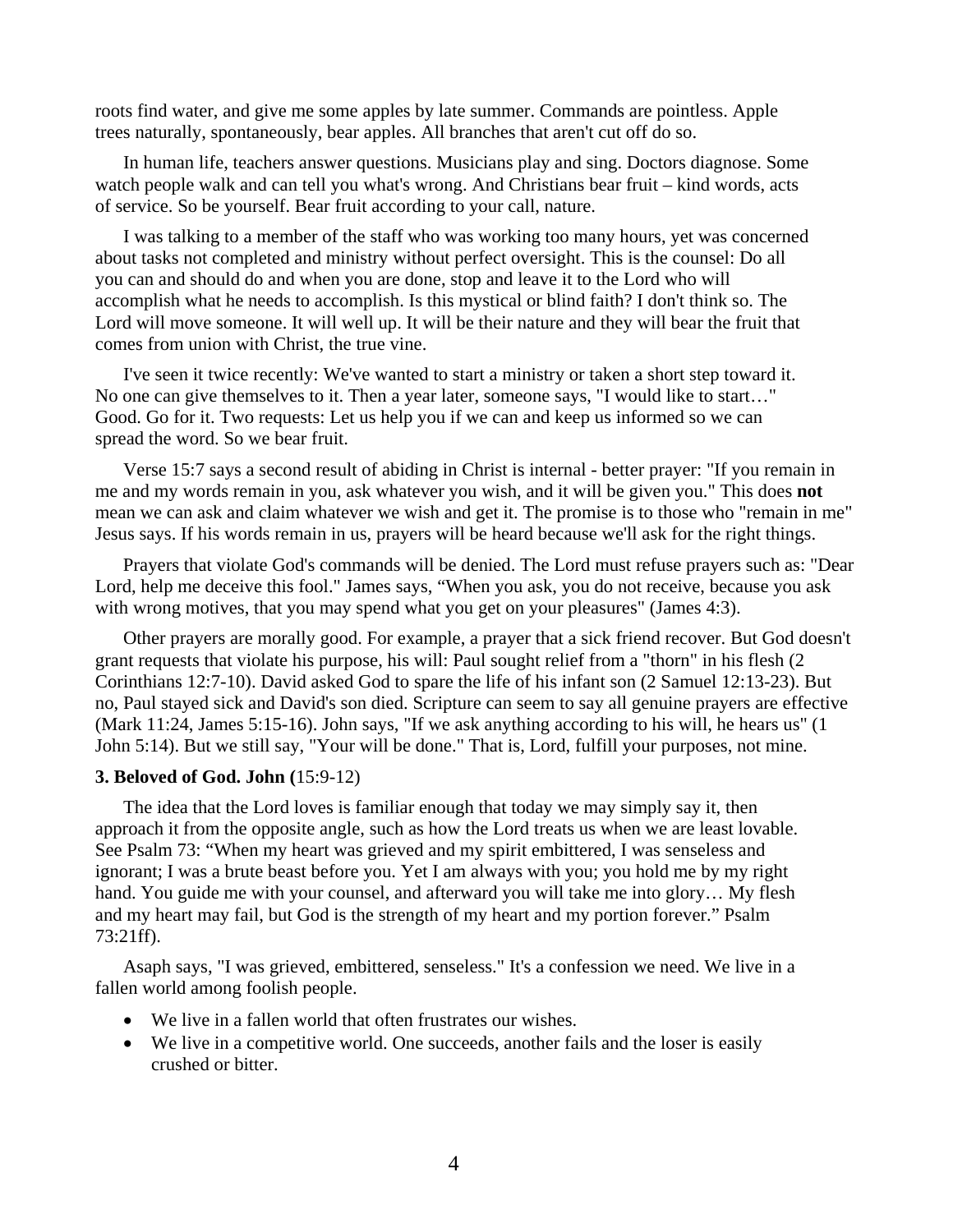- It's a forgetful world people forget things that matter to us.
- We react with a fragile, weary, easily distressed heart. We expect a kind of perfection this world cannot give.

 When incidents pile up we become like the psalmist, Asaph—envious, angry, petulant. We're anxious when we feel insecure. We are frustrated when deprived of something that matters to us. We act like children crying over toys we can't have. [Sometimes parents laugh at childish whining and tears, sometimes we get upset. Sometimes we are empathetic because we know we are prone to the same tumults – we simply mask it better. But the good parent always loves.]

 Now, Jesus' love is better than a parent's. "As the Father has loved me, so have I loved you" (15:9). That love is eternal, unchanging, knowing. The amazing thing about God's love is this: He loves us in this eternal, unchangeable way, although we do not begin to merit it. The love of Father, Son and Spirit is based on beauty, attraction and harmony. We are beautiful and attractive sporadically at best. All too often, we are ugly and far, far from harmony with God.

 We say, "God's love grants unconditional acceptance" and that's true. But we can be much more precise. At the start, his love is contra conditions. He loved us when we were ugly and weak, committed sinners and rebels.

 He also accepts us unconditionally after we come to faith, even when we remain ugly and rebellious. But – listen – while his love is unconditional, it is not lazy or unconcerned about conditions. His love is unconditional but concerned and strong, so that he creates new conditions in and for his children. So he loves us when we lose our way. But he also sets us back on the way:

 He commands and requires that we remain in his love (15:9). We must "obey his commands… just as [Jesus] obeyed [the] Father's commands" (15:10). The chief command: "Love each other as I have loved you" (15:12). The law fills out what that means, but if you're on the spot and don't know what to do, ask: How does God love me?

 Verse 15:11 says, "I have told you this so that my joy may be in you and that your joy may be complete." I thought of my daughter who flew to China this week for a semester abroad completing her Chinese major. Thirty-two hours alone, multiple flights, layovers. A number of people asked me, "Are you worried about her?" My reply: She isn't the kind of child you worry about. If a flight is cancelled, if she misses a contact, she'll figure it out. Her confidence gave her joy and it gave Debbie and me joy in her. God's joy in us is far greater when we come to godly maturity.

### **4. We are God's friends** (15:13-17)

 We are connected to the vine, the beloved of God. Now we're his friends: "Greater love has no one than this, that he lay down his life for his friends. You are my friends if you do what I command" (15:13-14).

 The Bible rarely calls God the "friend" of his people. We know intuitively that God loves us, but "friend" is more personal, more intimate. Friends choose and know each other personally. The Bible calls God a friend just five times. Those five show the central traits of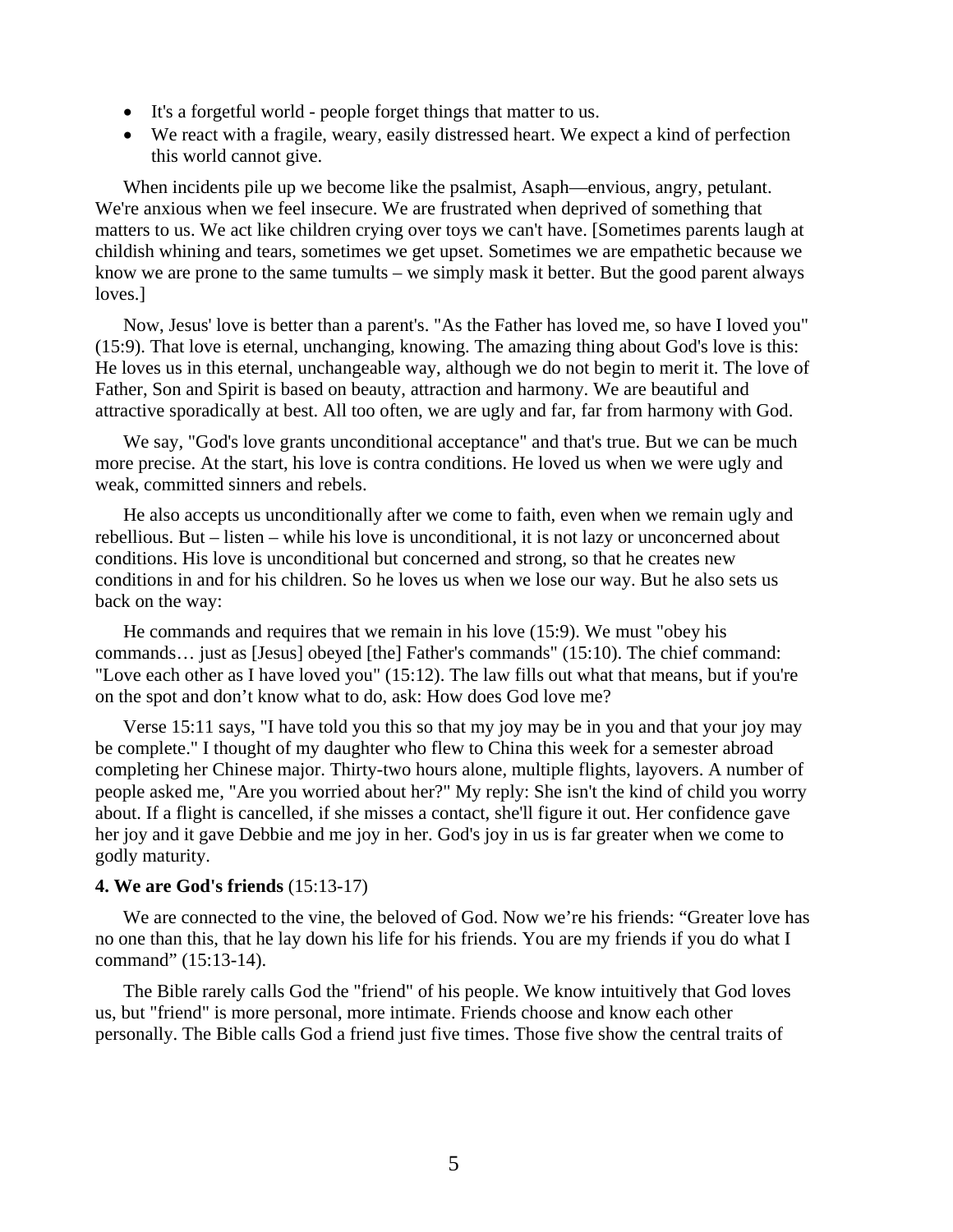God as friend: self-disclosure and helpful presence. Consider God and his friend Abraham (2 Chronicles 20:7, James 2:23).

 In Genesis 18, the angel of the Lord visited Abraham and Sarah when they were ninetynine and eighty-nine years old. The angel announced that he would help them, giving them the child God had promised them twenty-five years earlier. Then he told Abraham what he was about to do. He disclosed his plan to judge Sodom and Gomorra (Genesis 18:17-19) He is just and cannot tolerate the wickedness of those cities. Abraham objected, as friends do: "Will you sweep away the righteous with the wicked?... Will not the judge of the earth do right (Genesis 18:23-25)?" The Lord assures Abraham that he is just and merciful. He would spare the whole city of Sodom for the sake of even ten righteous men (Genesis 18:32). In the end, he delivers every decent person and their family.

 The Bible also calls Moses the friend of God in Exodus 33. As a friend, God helped Moses lead Israel out of Egypt. He also disclosed himself. Many Israelites prayed to the Lord in a special "tent of meeting." But when Moses went, the glory of God descended on it. The Lord, "used to speak to Moses face to face, as a man speaks to his friend (Exodus 33:11). And he told Moses about himself. I am "The Lord, the compassionate and gracious God, slow to anger, abounding in love and faithfulness, maintaining love to thousands, and forgiving sin. Yet he does not leave the guilty unpunished (Exodus 34:6-7)."

 The Lord is also a friend to Israel because they are children of Abraham: "I have chosen you... So do not fear, for I am with you… I am your God. I will strengthen you and… will uphold you with my righteous right hand" (Isaiah 41:8-10).

 Like the Father, Jesus befriends the undeserving: "He is the friend of tax-collectors and sinners" (Matthew 11:19). He is also the friend of his disciples, showing the same two traits: self-disclosure and helpful presence.

 John 15:13-15 says, "Greater love has no one than this, that he lay down his life for his friends [help]. You are my friends if you do what I command... I have called you friends, for everything that I learned from my Father I have made known to you" [self-disclosure].

 In 1953, an eight-man expedition was pinned down in a ferocious blizzard high on K2 waiting to make an assault on the summit when a team member developed thrombophlebitis, a life-threatening altitude-induced blood clot. They had to get him down immediately if they hoped to save him. Pete Schoening and others started lowering him down a steep ridge as the storm raged. At 25,000 feet, a climber slipped and pulled four others off with him. Reflexively wrapping the rope around his shoulders and ice ax, Schoening somehow managed to singlehandedly hold on to the sick man and simultaneously arrest the slide of the five falling climbers without being pulled off the mountain himself. Without a moment's warning, this man managed to save the lives of six men.  $\frac{1}{1}$  $\frac{1}{1}$  $\frac{1}{1}$ 

 Pete instinctively risked his life for his friends and saved six lives in one act of strength, balance and courage. Yet it pales compared to the act of Jesus.

 $\overline{a}$ 

<span id="page-5-0"></span><sup>&</sup>lt;sup>1</sup> *Into Thin Air*, pages 95-96.